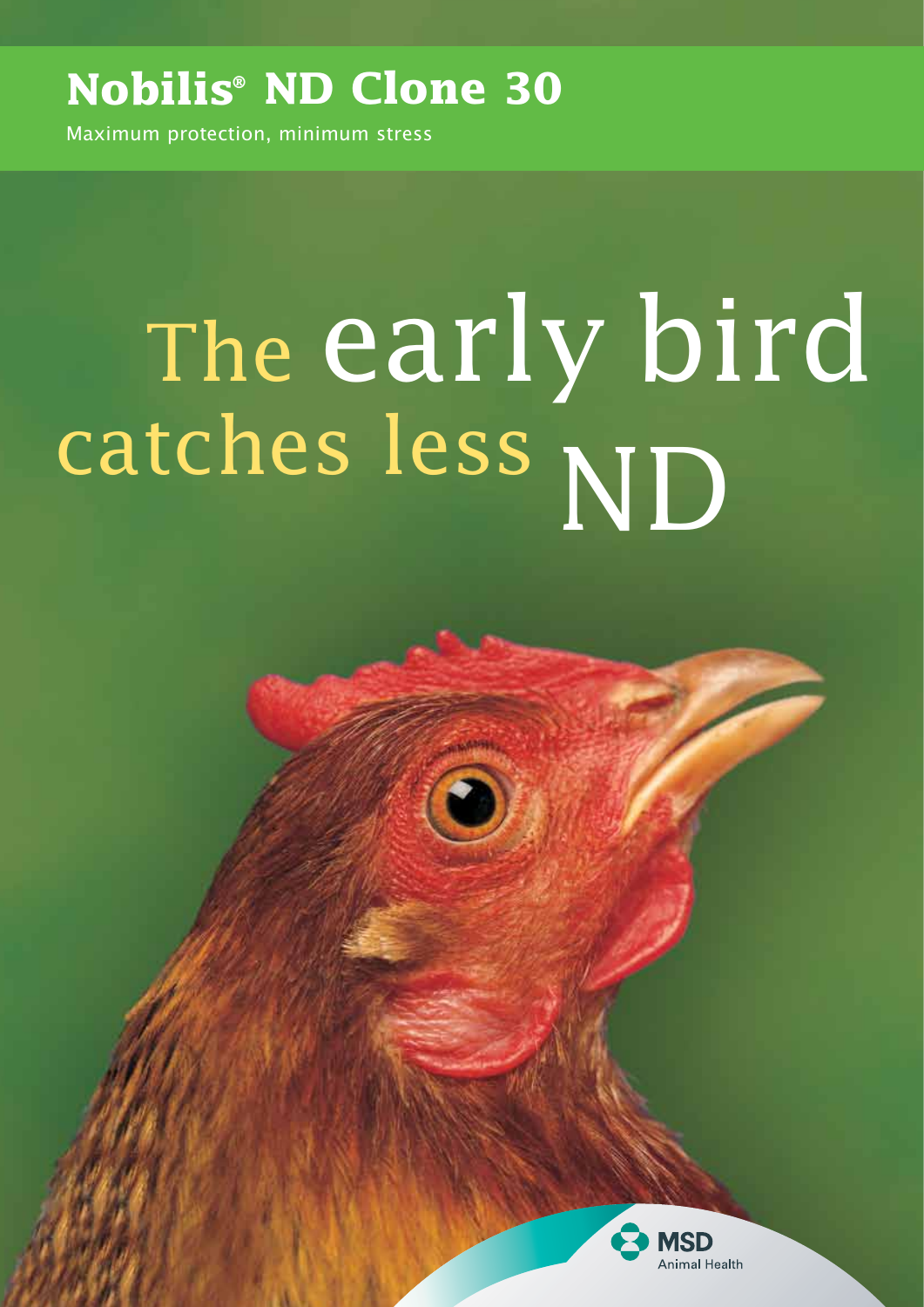#### **Newcastle Disease**

# Comparing live lentogenic ND vaccines

- **+** Highly effective in protecting chickens with or without maternal antibody $(1)$
- **-** May cause severe systemic distress resulting in increased mortality and inferior performance, especially when given at an early age $(1)$

#### **LaSota... Hitchner B1...**

- **-** No adequate protection, especially when confronted with maternal antibody(2)
- **+** Mild respiratory reaction(3)

#### **Nobilis ND Clone 30** gives you the best of both

#### **Clone 30 is a lentogenic ND strain combining the efficacy of LaSota and the safety of Hitchner B1**

- **+** It is highly effective in protecting chickens with or without maternal antibodies
- **+** It causes minimum vaccination reaction, even when applied at day 1 of age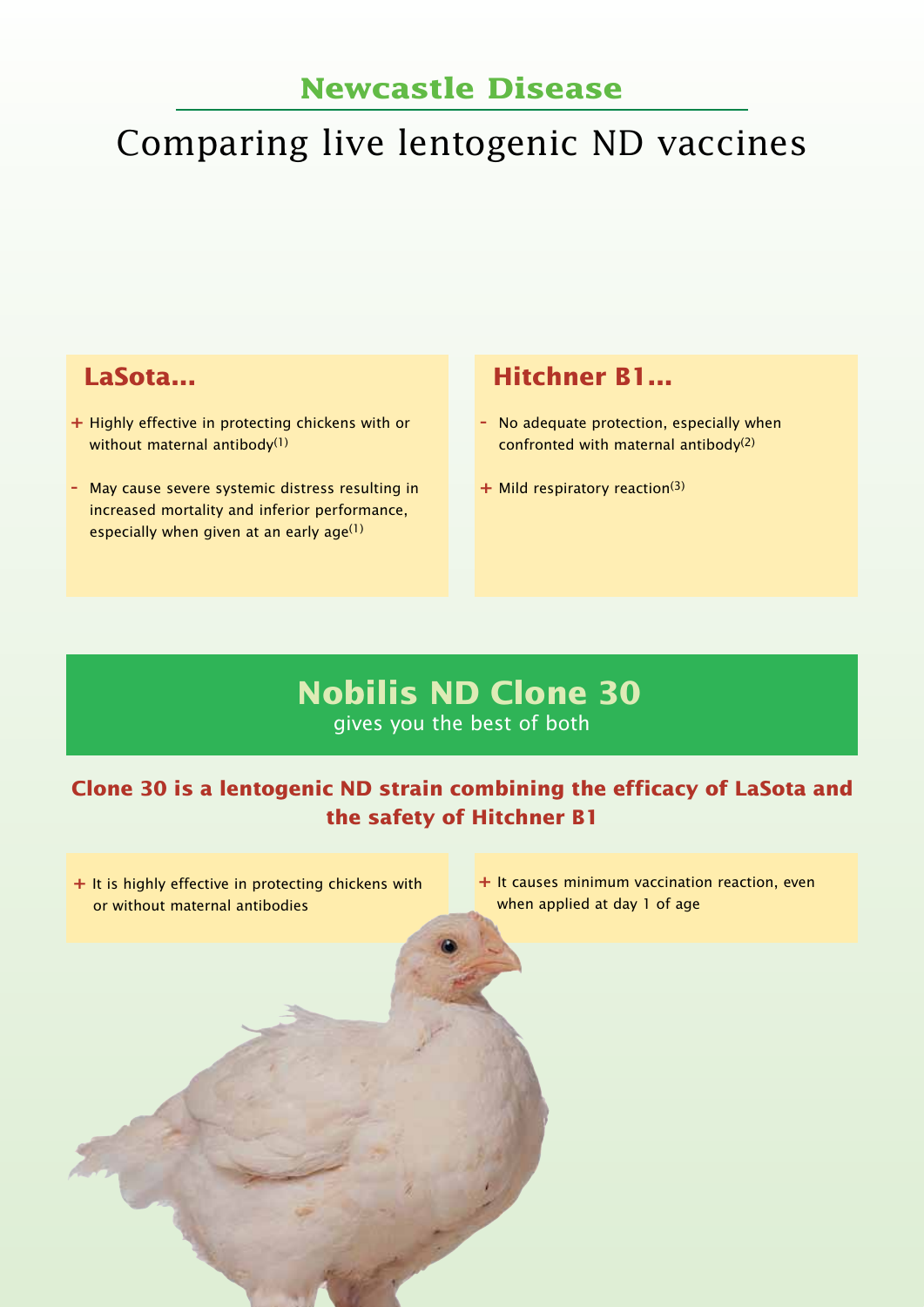### **Nobilis® ND Clone 30**

## Maximum protection, minimum stress



#### **Provides maximum protection against ND challenge**

- Commercial layer pullets with ND maternal antibodies
- Vaccination at day 1 of age by eye drop with Nobilis ND Clone 30, Hitchner B1, or LaSota
- Challenge at 2 or 6 weeks of age with velogenic ND strain
- Mortality and clinical symptoms were determined
- **Despite the high level of maternal antibodies,** Nobilis ND Clone 30 provides early and solid protection against ND challenge, at least until 6 weeks of age



Clone 30

LaSota

Hitchner B1 Nobilis ND

0.00

#### **Causes minimum vaccination stress**

- SPF chickens vaccinated at 1 week of age by spray with Nobilis ND Clone 30, Hitchner B1, or LaSota
- For 10 days post vaccination chickens were examined with regard to mortality, respiratory symptoms and sickness
- **•** For evaluation of the reactivity of the vaccines, the Weybridge stress index $(4)$  was determined
- Comparison of stress indices demonstrates that Nobilis ND Clone 30 possesses the same mild reactivity as Hitchner B1(5)